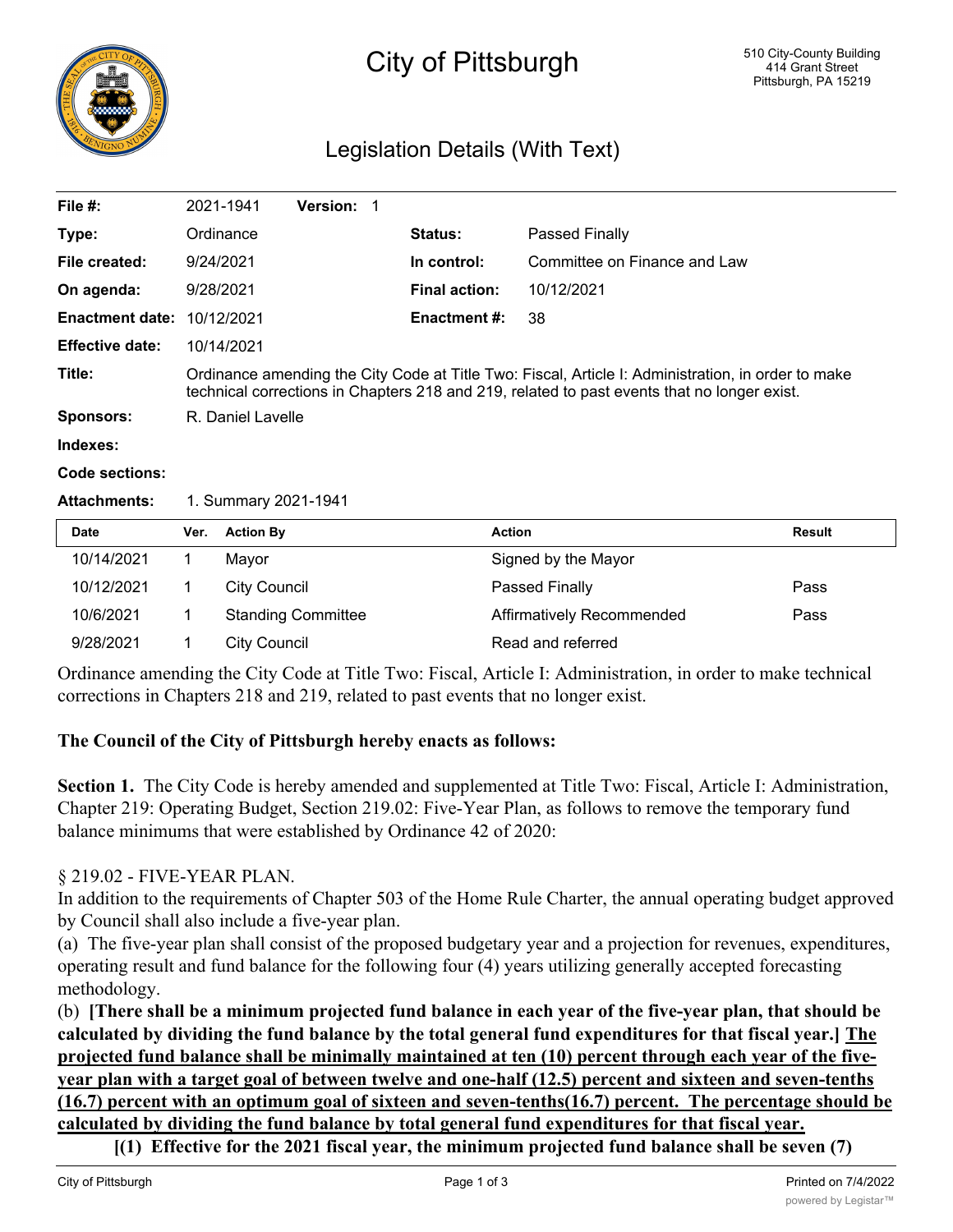**percent.**

**(2) Effective for the 2022 fiscal year, the minimum projected fund balance shall be eight (8) percent.**

**(3) Effective for the 2023 fiscal year, the minimum projected fund balance shall be nine (9) percent.**

**(4) Effective for the 2024 fiscal year, and for each fiscal year thereafter, the minimum projected fund balance shall be minimally maintained at ten (10) percent through each year of the five-year plan.**

**(5) The target goal of the projected fund balance of each year of the five-year plan should be between twelve and one-half (12.5) percent and sixteen and seven-tenths (16.7) percent, with an optimum goal of sixteen and seven-tenths (16.7) percent.]**

**Section 2.** The City Code is hereby amended and supplemented at Title Two: Fiscal, Article I: Administration, Chapter 219: Operating Budget, Section 219.03: Collaborative Budgeting Process, as follows to remove the temporary waiver of the preliminary budget authorized by Ordinance 30 of 2020, and to remove references to the ICA:

# § 219.03 - COLLABORATIVE BUDGETING PROCESS.

**[So long as the Pittsburgh Intergovernmental Cooperation Authority (ICA), pursuant to State Act 11 of 2004, is in existence, then the Mayor shall concurrently submit the budget presented to the ICA to City Council. After termination of the ICA, the] The** Mayor shall present a preliminary operating and capital budget to City Council on or prior to September 30 of each calendar year. The proposed budgets shall continue to be presented on the second Monday of the eleventh month of each fiscal year, pursuant to Chapter 505 of the Home Rule Charter.

(a) The Office of Management and Budget, the Council Budget Office and the Controller shall meet by August 31 each calendar year to review and agree on revenue forecasts for the formulation of the proposed budget and five-year plan.

(b) The City Controller shall certify the agreed upon revenues within thirty (30) days of said meeting and file the certification with the City Clerk's Office.

(c) Changes to revenue after certification must receive written approval by one (1) other branch.

(d) As a general rule, changes to the September preliminary operating budget and five-year plan shall not exceed two (2) percent of the total budgeted amount in the November proposed budget

(e) As a general rule, the final budget passed by Council shall not exceed two (2) percent of the November proposed budget.

**[Due to the COVID-19 pandemic, the requirements set forth in the initial paragraph of this Section relating to the presentation of a preliminary operating and capital budget to City Council by September 30 shall be waived for Fiscal Year 2021. In addition, subsection (d) of this Section shall be waived for Fiscal Year 2021. Notwithstanding the foregoing, all such provisions shall be reinstated for Fiscal Year 2022 and following years.]**

**Section 3.** The City Code is hereby amended and supplemented at Title Two: Fiscal, Article I: Administration, Chapter 218: Capital Budget and Capital Improvement Plan, Section 218.05: Project Authorization, as follows to remove the reference to the ICA, and to align 218.05 with 219.03: